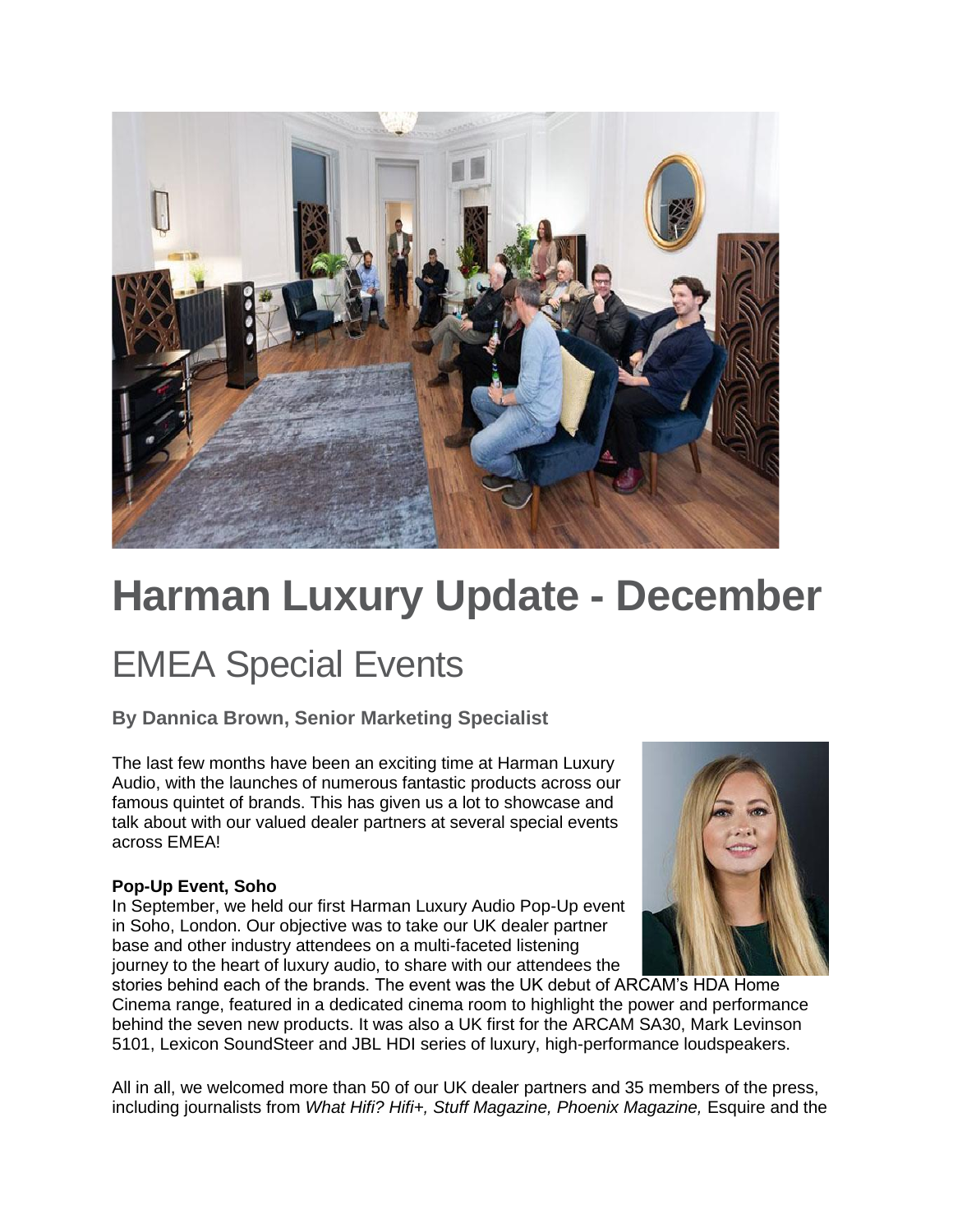*Financial Times*. We warmly thank all who attended and helped make the event the great success it turned out to be.

#### **Paris Audio Video Show**

In October, we headed to Paris with our distributor, PPL Audio to exhibit at the Paris Audio Video Show, where our brand new ARCAM, JBL and Mark Levinson products left quite the impression on the luxury consumers in attendance.

#### **Hifi Show Live, London**

Back in the UK, we exhibited at the glamourous Royal Ascot for the Hifi Show Live, here we demonstrated the Mark Levinson 5101 with Revel F226BE's and the ARCAM SA30 with JBL HDI 1600s. The event received double the amount of visitors from last year and, both set-ups garnered lots of interest from press and audiophiles.

#### **Poland and Spain**

In November, two distributors represented Harman Luxury Audio – Audio Center Poland showcased the brand new SA30 and, JBL Support Poland presented Mark Levinson and Revel.

To finish up the year, our distributor for Spain, Supersonido, put together an array of JBL innovations presenting the JBL brand through storytelling alongside live demonstrations. The event attracted over 120 attendees with outstanding feedback on JBL's premium speaker ranges.

More to come in 2020. Watch this space!

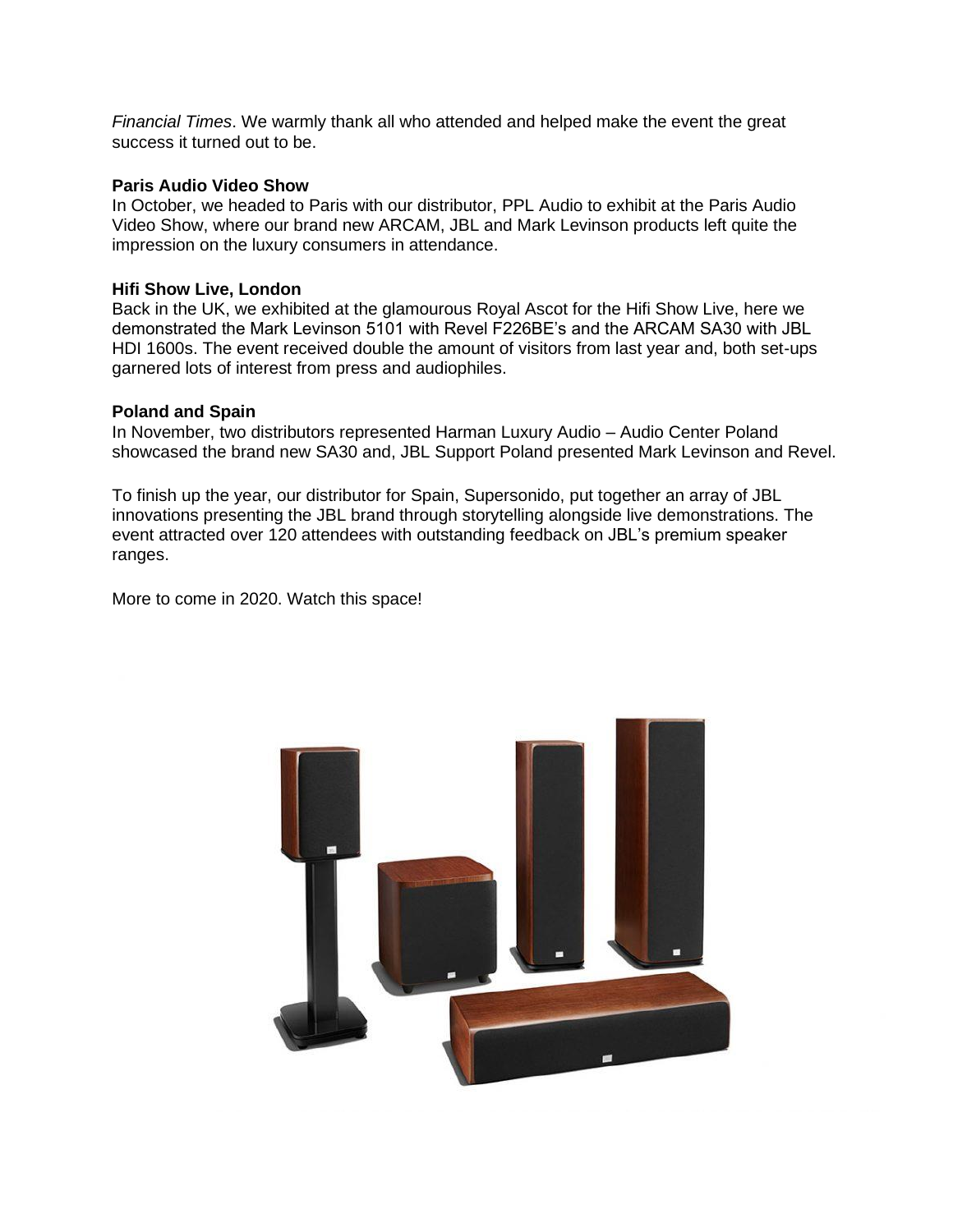# **What's New**

### The JBL HDI Series is On Its Way!

#### **By Torsten Sporn, Marketing Coordinator**

If you visited us at CEDIA 2019, or you follow JBL Synthesis on Facebook and/or Instagram, you know exactly why we're so excited about the all new HDI-Series of premium loudspeakers from JBL. The speakers are in production and will be arriving in our warehouses shortly. Have you decided where in your showrooms you'll be featuring them? Have you spoken to your Luxury Audio Sales Rep about our special pre-sale promotion?



If you haven't yet been exposed to the new HDI Series, or even if you have, keep reading. They're going to be in your store in the blink of an eye and it's never too soon to get your customers excited.

Here is what the HDI Series is all about:

The HDI Series is a showcase of JBL's industry-leading acoustics technologies, delivering unrivaled performance in combination with elegant cabinetry and a modern design aesthetic. The foundation of the series is JBL's patented High-Definition Imaging waveguide technology coupled with the patented 2410H-2 high-frequency compression driver. Together, this combination delivers incredibly realistic dynamics, lifelike imaging, and that "you-are-there" presence that makes music and movies come alive. HDI woofers feature Advanced Aluminum Matrix cones and take advantage of core JBL engineering techniques to ensure very high output with low distortion. Heavily braced enclosures, computer-optimized tuned flare ports, and premium network designs complete the system to generate maximum performance from the advanced driver complement. With a sophisticated curved cabinet shape, modern design with no visible fasteners, magnetically attached grilles, and a choice of premium finish options, the HDI Series is the embodiment of the modern JBL high-performance loudspeaker.

The HDI-Series is made up of the HDI-3800 triple 8-inch floorstander, HDI-3600 triple 6.5-inch floorstander, HDI-1600 6.5-inch bookshelf, HDI-4500 quadruple 5.25-inch center channel, and HDI-1200P 1,000 Watt powered subwoofer.

Learn more about each of them at jblsynthesis.com.

More to come in 2020. Watch this space!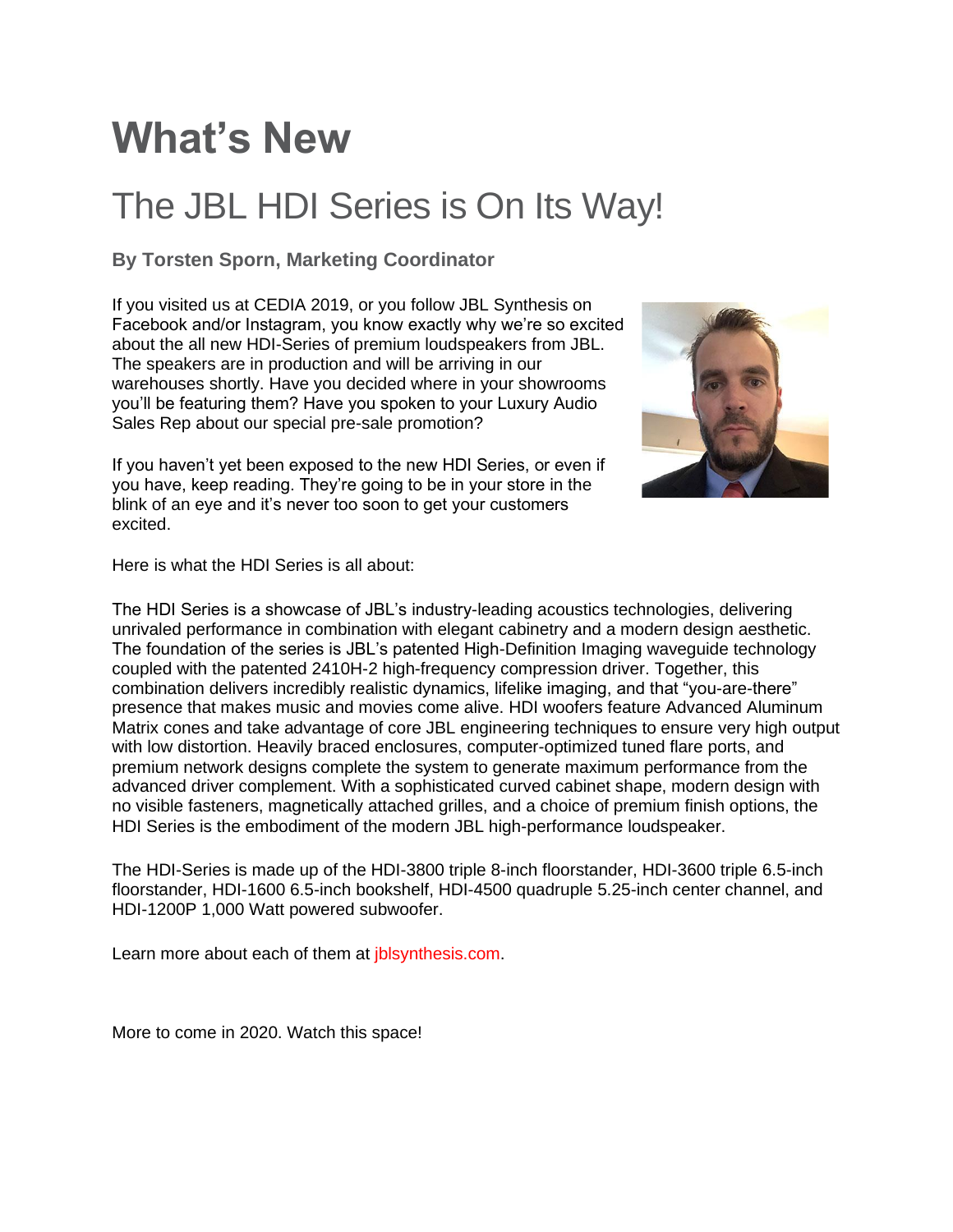

# **What's New**

### Integrated Systems Europe 2020

**By Torsten Sporn, Marketing Coordinator**

What do you have planned for the second week in February 2020? If the answer is "nothing yet," and paying a visit to Amsterdam isn't out of the question, consider coming to see us at ISE 2020.

Integrated Systems Europe is the world's largest exhibition for AV and systems integration.

The Harman Luxury Audio group is excited to once again be playing a prominent role with a full JBL Synthesis Cinema.

The new line of JBL Synthesis electronics for 2020 once again firmly establishes JBL Synthesis brand as your turnkey solution to the ultimate home theater experience. Announced earlier in 2019 at CEDIA, the SDR-35 Immersive Surround Sound AV Receiver, SDP-55 Immersive Surround Sound Processor, and JBL Synthesis SDA-2200 and SDA-7120 Class G Amplifiers with Dante deliver exceptional performance, value and flexibility without compromise for a broad range of custom install applications.

The SDR-35 and SDP-55 provide a plethora of ways to experience content- over Ethernet or Wi-Fi with Google Chromecast® built-in and Apple® AirPlay 2™, playback from network media servers, or a USB flash drive. High resolution audio can be sourced from a smart TV via eArc. Bluetooth with aptX<sup>™</sup> HD is supported, as well as DAB/FM for terrestrial radio. The MusicLife<sup>™</sup>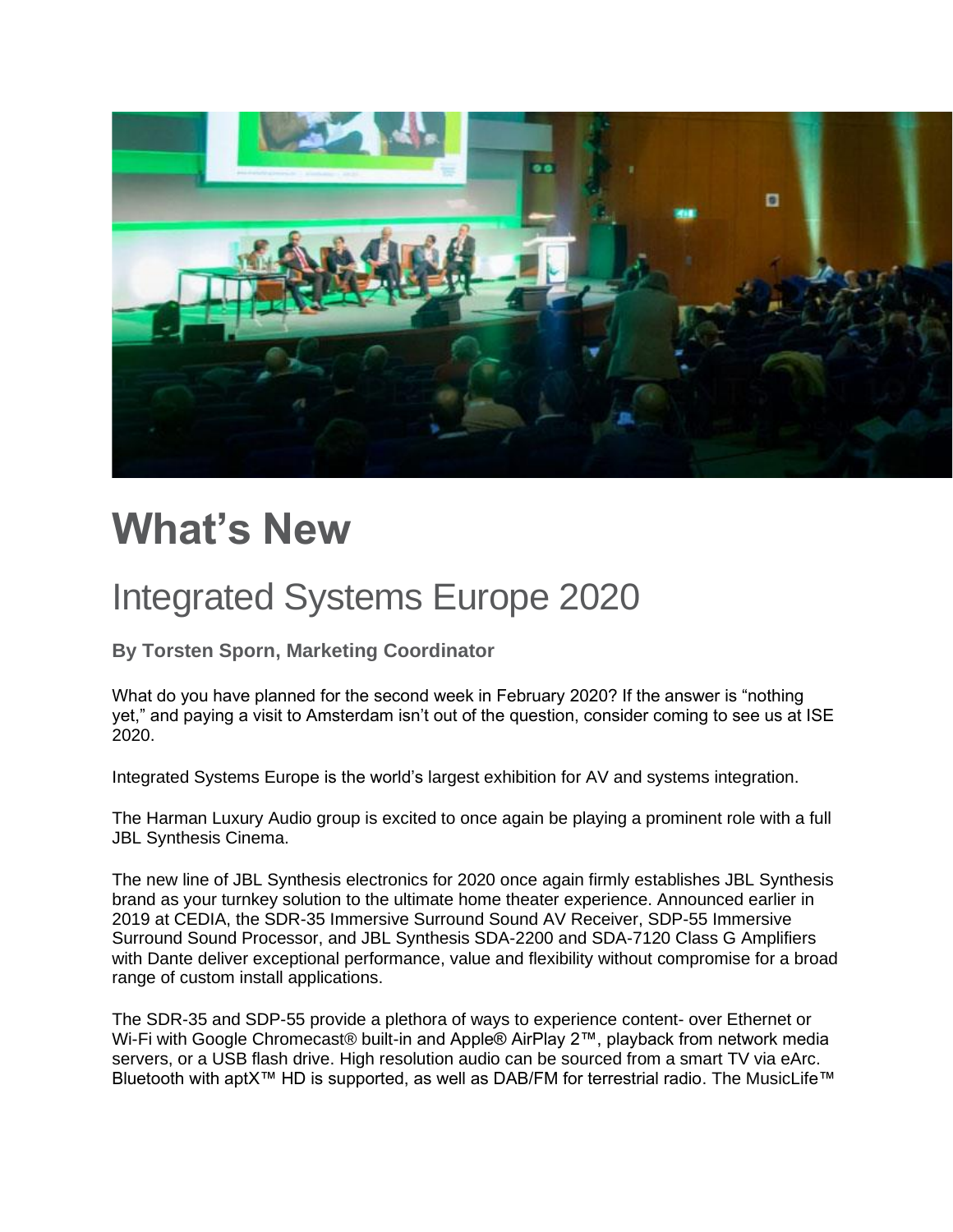app enables seamless control of the streaming content from iOS and Android devices. In addition, the SDP35 and SDP-55 are Roon Ready.

This new line of products features Dante, an uncompressed multi-channel digital media networking technology, with near-zero latency and synchronization. All 16 channels of 24 bit / 192K processed audio, plus Zone 2 (18 channels total) can be routed to any Dante-enabled receiving device over a standard network. Eliminating the need for expensive analog or multicore cabling, replacing it with CAT5e or CAT6 cable.

The SDR-35 AVR, SDA-2200 and SDA-7120 feature dynamic Class G amplification, implementing multiple power supplies. The first power supply runs in pure Class A, which has no crossover distortion. If a dynamic signal is received that goes beyond the capability of this first power supply, the secondary supply is gradually incorporated up to full rated power output as required. This efficient design means additional power is only used when required and delivers exceptional fidelity.

In addition, we'll be unveiling the brand new JBL Conceal series of loudspeakers, designed to envelop you in premium sound with an invisible footprint. The new JBL Conceal Series loudspeakers combine patented Stealth Acoustics invisible loudspeaker innovations with industry-leading JBL acoustic design to deliver the most advanced, highest performance invisible loudspeakers available.

The speakers utilize Stealth's patented transducer implementation into a rigid compression molded baffle that is skinned with seventh generation Fidelity Glass™ acoustic panels. They feature JBL premium acoustic crossover networks and spring-loaded connections, as well as an integrated back box enclosure. The design results in a loudspeaker that installs like a drywall patch. The surface can be painted to match the wall, or custom finished for blending into any creative decor.

In addition to learning about fantastic new products, ISE 2020 offers the opportunity to participate in a unique variety of conferences, training sessions, keynote speeches, and much more.

**INTEGRATED SYSTEMS EUROPE 2020 HALL 1, STAND: 1-M50** TUESDAY, FEBRUARY 11TH - 10:00 AM - 18:00 PM WEDNESDAY, FEBRUARY 12TH - 9:30 AM - 18:00 PM THURSDAY, FEBRUARY 13TH - 9:30 AM - 18:00 PM FRIDAY, FEBRUARY 14TH - 9:30 AM - 16:00 PM

*Arcam/JBL Synthesis/Lexicon/Revel invite you to register for FREE using the invitation code 435559.*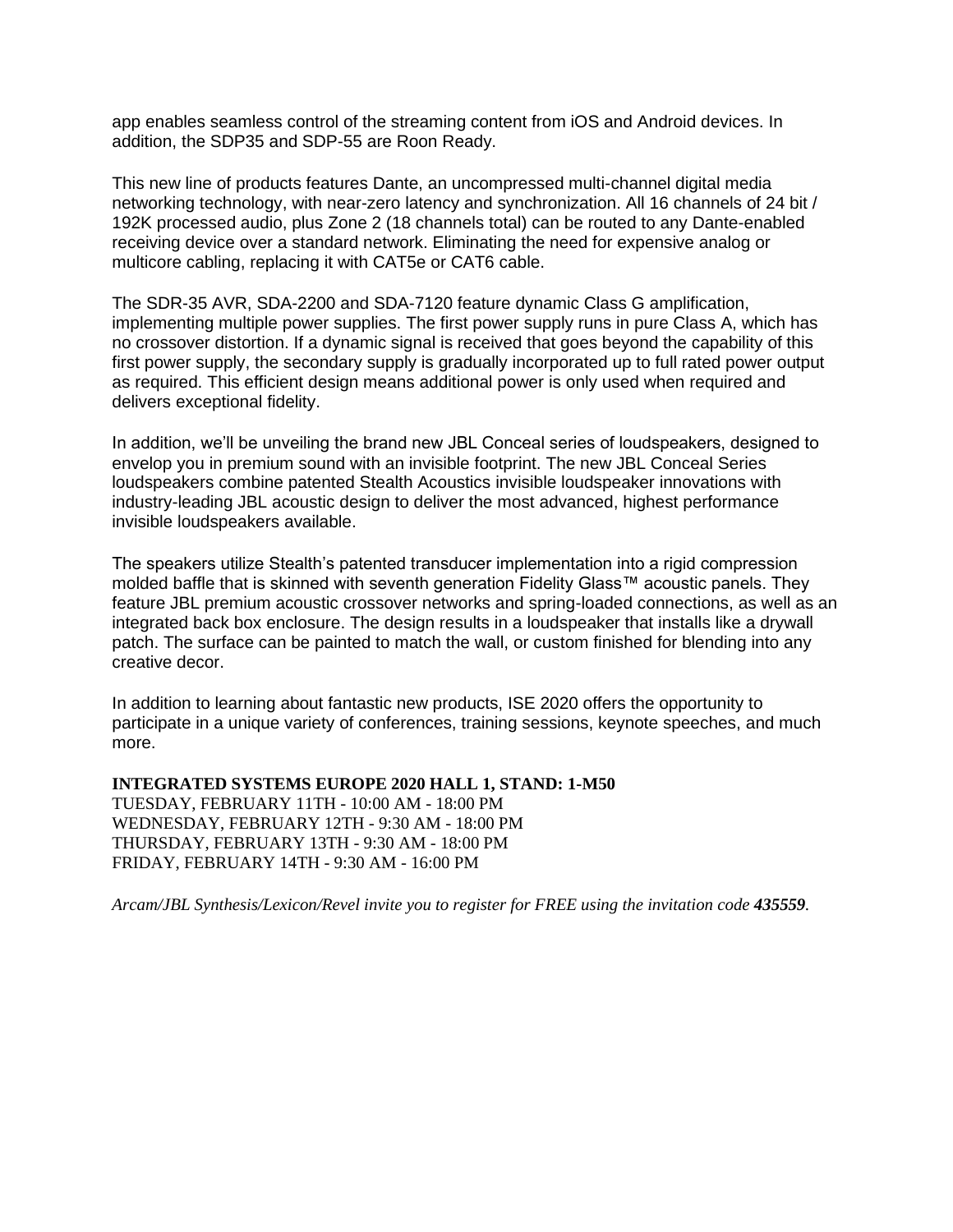

# **Dealer Profile**

### Házimozi Stúdió

**Törökbálint, Hungary**

#### **Technical Director** Sandor Snell

#### **Key Statistics and Information**

Founded: 1997 Harman Brands Supported: Arcam, JBL Synthesis, Lexicon, Mark Levinson, Revel

*The Harman Luxury Audio Group is proud of the strong professional relationships we share with our dealer partners. This month, we talked with Sandor Snell from Hazimozi Studio to discuss their business and stunning purpose-built studio in Hungary.*

#### *How did Hazimozi Studio start-up?*

Hazimozi Studio has specialised in Home Cinema for more than 20 years. We design, install, deliver, set-up and test to ensure acoustics are optimized for the perfect home cinema. We have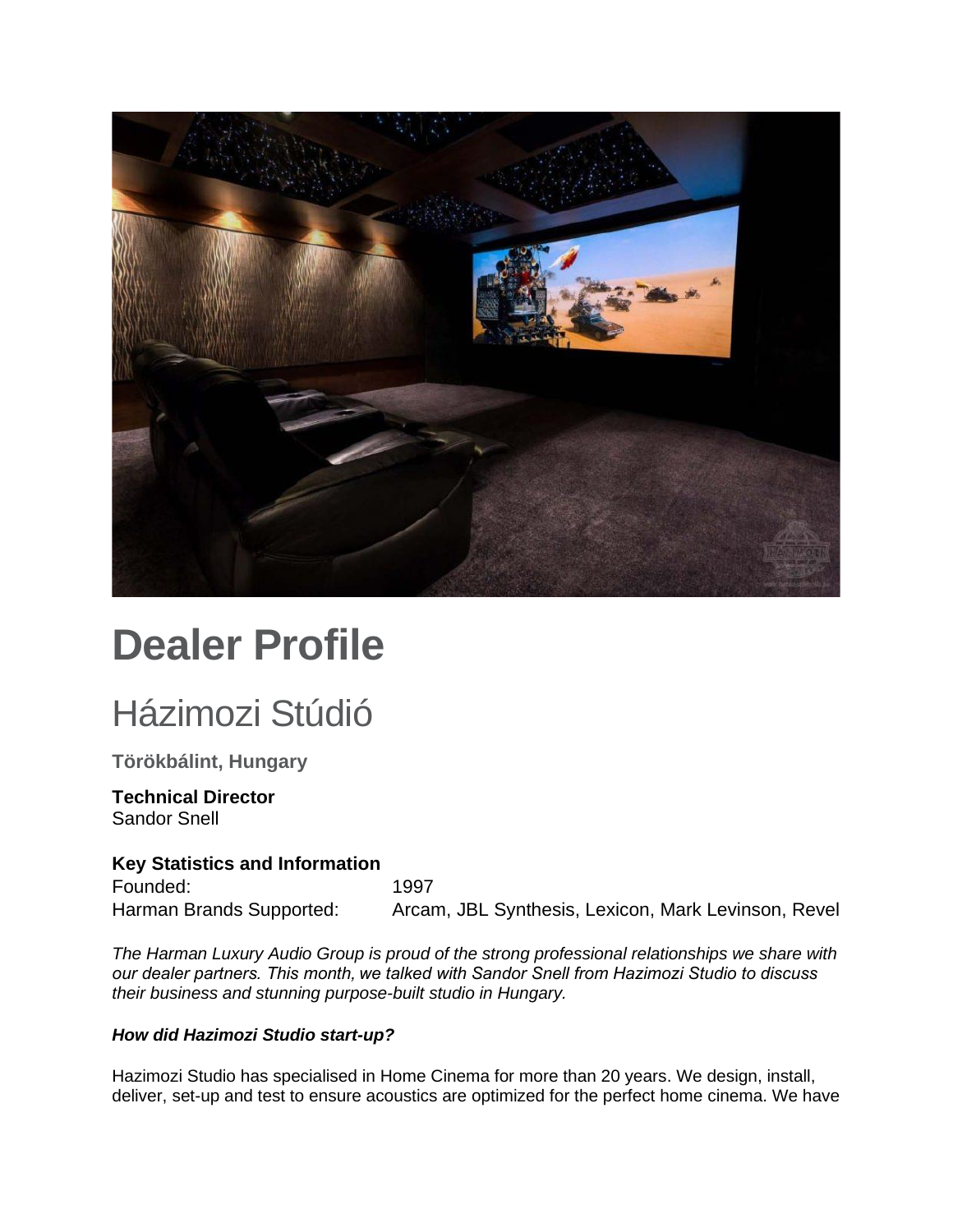a wealth of experience and technical knowledge that enables us to deliver tailor-made solutions to our customers. We have a holistic approach that means we can provide the best advice and best value when creating bespoke home cinemas. Home Cinema is our passion as well as our sole focus for the business.

#### *What differentiates Hazimozi Studio in the market?*

We design and install home cinemas bringing all the elements together to design the very best system. We keep in mind all of the smaller details to ensure that customers get the best out of their products and devices. User experience is the key to providing the dream home cinema, and we do this by ensuring we meet the exact needs of our customers, taking into account their home theatre room design and construction to deliver flawless music and movie experiences.

What makes us special is our purpose-built studio – we took a residential property and turned it into a full demonstration house. We have 5 rooms dedicated to home cinema, each of these include Harman products to showcase the products and what they can really do. Our customers can get the real experience of a home cinema as our studio is set-up in a home environment. We showcase all 5 brands for Harman in our studio. Demonstrations are really important to us to show sophisticated systems to our customers – we offer value by consulting and educating our customers on products and presenting the benefits of a room designed for home cinema.

#### *Which brands do you see as the key brands for Home Cinema?*

We sell and present all 5 luxury audio brands for Harman, but ARCAM and Revel are key brands as they provide an affordable solution for our market – we do very well despite a niche market in Hungary which is because we offer the value and support to our customers.

#### *Any final comments?*

We are very proud of our studio, our expertise and the value we can offer customers. We have a very strong partnership with Harman and a perfect relationship with our Account Manager, Alan Davidson. Please watch our video [at <https://www.harmanluxuryaudionews.com/2019/12/19/dealer-profile-hazimozi-studio/>] for a glimpse of our amazing home cinema rooms.

*For more on Hazimozi Studio, visit their website at* **[hazimozistudio.hu](https://www.hazimozistudio.hu/)**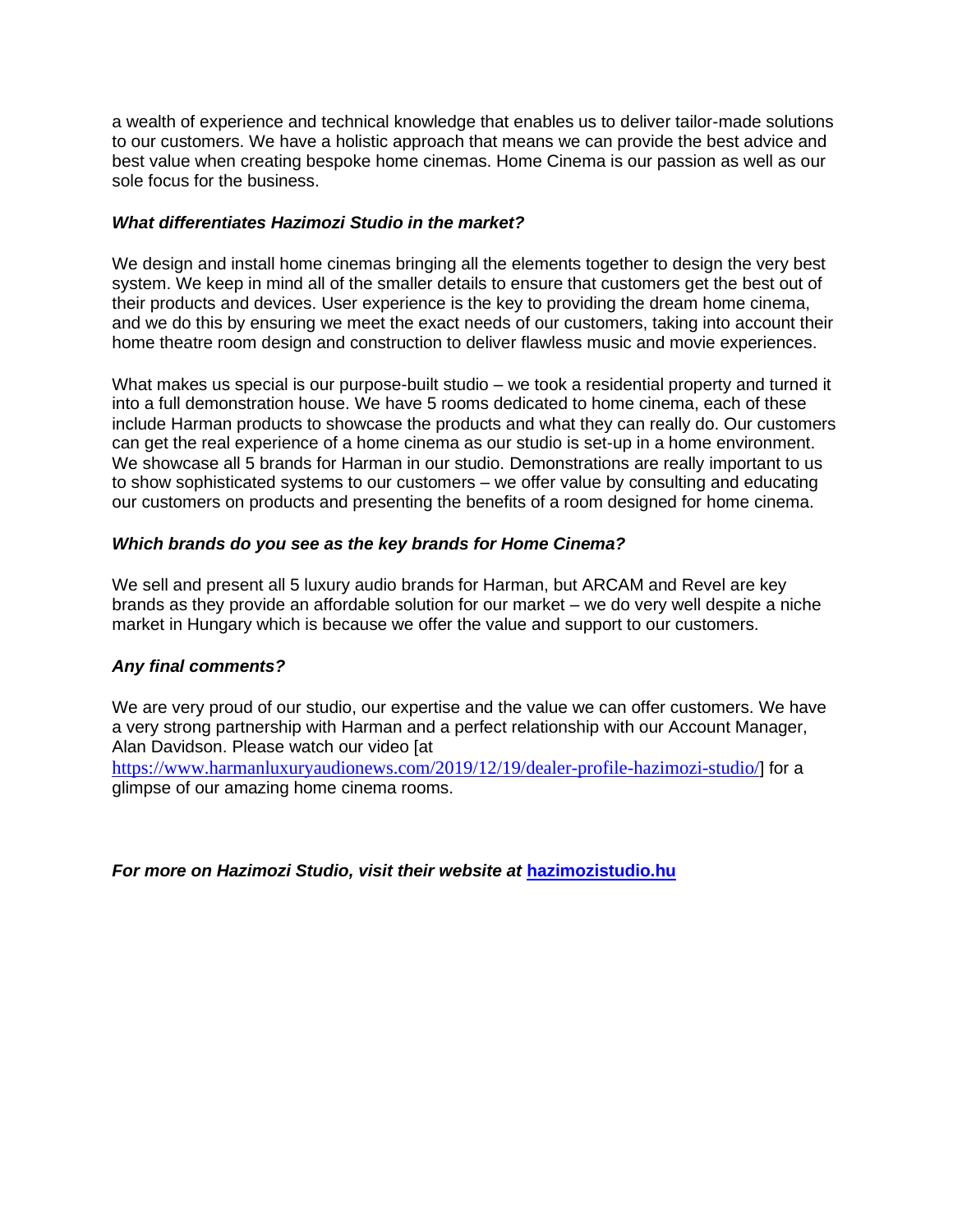# **Tech Talk**

### DANTE: Introdction and Overview

**By Nick Clarke - Senior Director, Global Engineering**

#### **What is DANTE?**

For many people, this is likely to be their first question – DANTE (or Digital Audio Network Through Ethernet) is a multi-channel, low latency method of transporting multiple channels of audio digitally over a standard Ethernet network.



#### **What is it doing on a JBL Synthesis AVR?**

DANTE is more normally used to transmit audio over long distances,

typically in large auditoriums so what is it doing on an AVR? As channel counts in AVRs have gone up this has resulted in an increase in the number of analogue connections that are required between an AV pre-pro and the associated power amps. Not only is this timeconsuming and expensive, but adds to the chance of a faulty cable resulting in a service call. By adding DANTE, it is possible to take a single Ethernet cable from the AVR to a switch and then to as many power amps as is required for the number of channels.

#### **Why DANTE?**

Aside from the requirement for multiple channels of digital audio, there were several key reasons for settling on DANTE:

- Compatibility with standard Ethernet equipment and co-existence with other network traffic
- Native Gigabit Ethernet support
- Low latency (minimum 150uS)
- Easily configured and managed using controller application of PC or Mac
- As a third-party standard, it has been well adopted by multiple manufacturers, allowing for flexibility for installers

#### **How does it actually send audio?**

The multiple channels of digital audio data are sent within IP packets and transmitted over the Ethernet network. These packets also contain timing information as well as source and destination IPs, to ensure correct routing. The receiving device then takes these packets and builds them back into the correct digital audio stream which, in the case of the JBL Synthesis SDA-7120 & SDA-2200 amplifiers, is then fed into an ESS Sabre DAC to get analogue audio. These analogue signals are then amplified with the class G amplifiers contained within those products to ensure maximum possible quality and fidelity.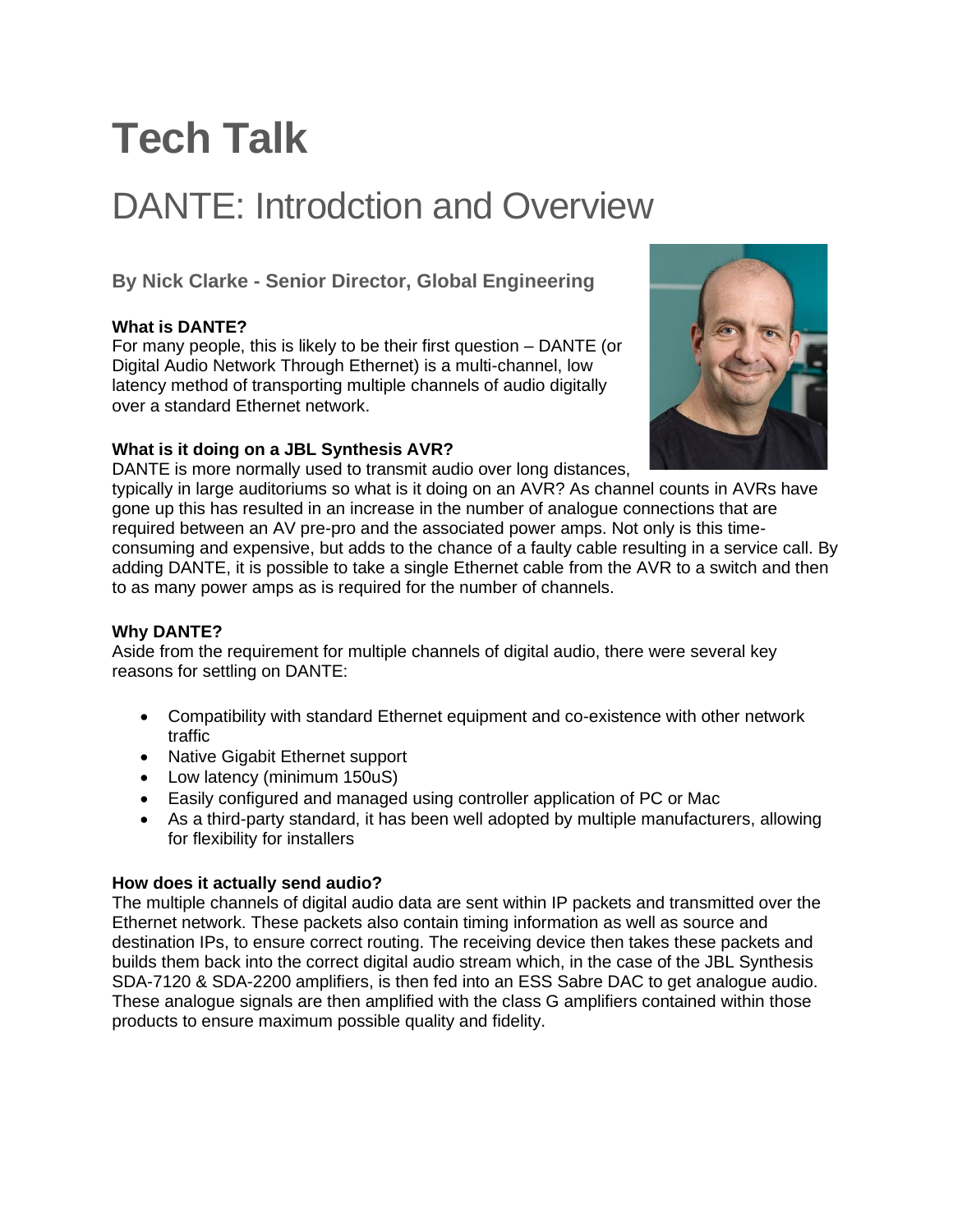A key element of the system is the exceptionally low latency (which can be as low as 150uS), especially critical in AV systems. This is achieved by the presence of a single master clock, which provides the synchronisation information for all devices in the network. The DANTE system automatically ensures that the device with the most stable and accurate clock becomes the master, with all other devices locking to that device.

#### **This all sounds great — how do I set it up?**

First, connect the audio devices to the network from the DANTE ports. Next, download and install the DANTE controller application from Audinate.com.

It is then simply a case of detecting all the devices and routing the source channels to the receive channels through a straightforward matrix. After configuration, it is possible to remove the configuring computer as it is no longer required for day-to-day operation. Though if required, the network can be monitored in real time, including device-level latency and clock stability information, which helps quickly diagnose any issues.

All JBL Synthesis products feature two DANTE network ports, so there will be a temptation to "daisy chain" from one product to the next. This, however, should be avoided. The primary reason for the dual ports is to provide a complete backup network and should be connected as such in a "star" configuration (each product connected to the network switch), so in the event of primary network failure, the audio path is not interrupted. This also reduces the number of hops that the data has to pass through as well as avoiding the situation where the failure of a single device causes the entire system to fail.

#### **Going further…**

As a widely adopted system, there is a wealth of information on configuring and maintaining DANTE audio network systems both on the Audinate website as well as the wider community. In addition, the Harman Luxury Audio group will be creating support materials specific to DANTE, so please watch this space…

# **Tech Talk**

Maximizing Low-frequency Performance in a Multichannel Audio System

**By Kevin Kent – Field Technical Trainer**

When designing a multichannel audio system, one of the most problematic areas is how to deliver similarly good bass to all listeners. Our Harman research team has found through subjective listening tests that bass quality accounts for at least 30% of the overall sound quality in any system. Bass level, blending to the mains, and seat-to-



seat variation due to standing waves all impact the overall quality of a system.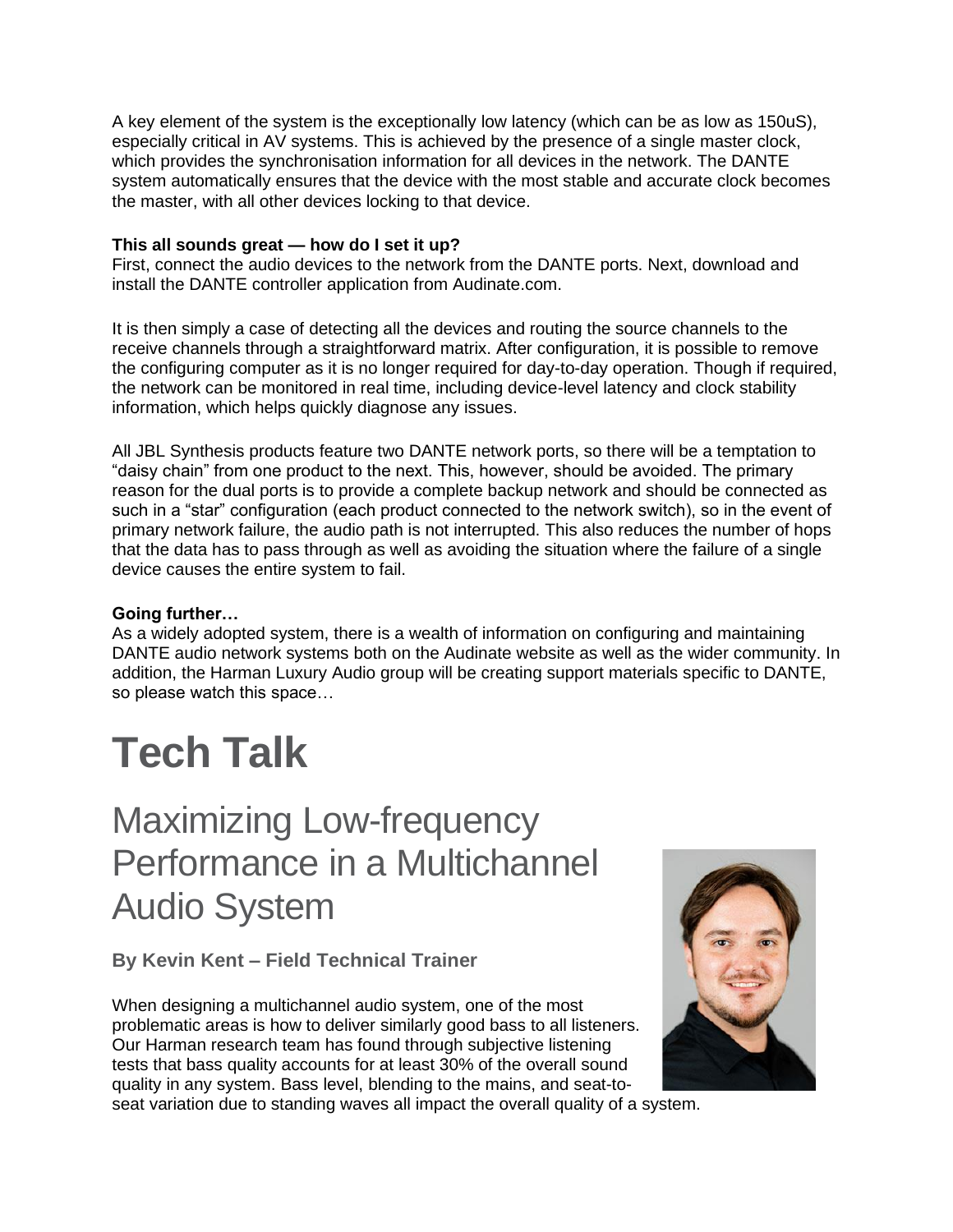When designing a multichannel audio system, one of the most problematic areas is how to deliver similarly good bass to all listeners. Our Harman research team has found through subjective listening tests that bass quality accounts for at least 30% of the overall sound quality in any system. Bass level, blending to the mains, and seat-to-seat variation due to standing waves all impact the overall quality of a system.

Standing waves within the room cause large frequency-response variations at the listening locations. Standing waves are created when low frequencies reinforce each other as they reflect back and forth in the room. The most noticeable effect of these "room modes" is that some frequencies will be too loud. Using multiple subwoofers can greatly minimize these variations by smoothing or cancelling many low frequency peaks. Additionally, you can further increase your chances at achieving great bass by taking into consideration subwoofer location, implementing delays to match arrival time of all speakers at the listening position, correcting polarity and adjusting levels.

Addressing subwoofer location, for example: placing two identical subwoofers in each front corner will provide the most room gain and cancel peaks in the listening area. Placing the subs at the 1/4 mark along the front wall may provide even smoother seat-to-seat response but with significantly less overall bass output and impact.

If a single subwoofer is used, try placing it on the 1/3rd mark for smoother response or alternatively a corner location in a larger room if more bass is needed. Corner location will result in greater variances in seat-to-seat bass response but in many rooms, throwing away bass is not the better option.



Axial modes in a rectangular room

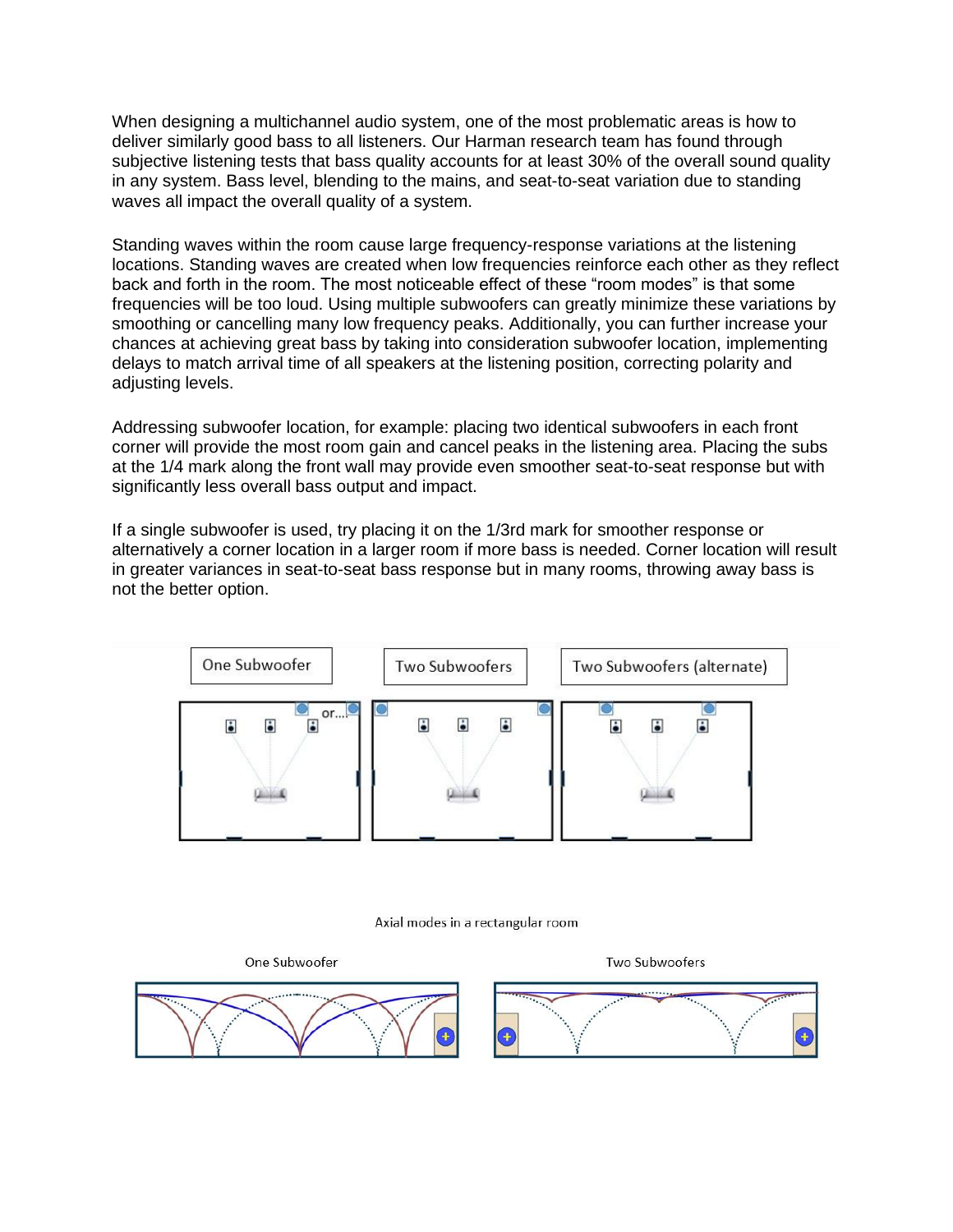By placing a subwoofer in each of the four corners, we can cancel the first and third axial modes in the length and width of the room. As a result, we have eliminated 2/3rds of the most significant standing waves in a symmetrical room!



Subwoofer blending is critical to the performance and affects the spectral balance of the whole audio system. The system should have equal energy at every note; you should not hear the subwoofer, rather, it should integrate perfectly into the main array. A number of controls are available to facilitate the integration.

**Volume** – Use an SPL meter, set to C-weighting and slow, and play band-limited pink noise generated from the AV Processor or use a test disc such as ones from Dolby, AIX records and Digital Video Essentials. If the subwoofer has its own level adjustment, corrections should be implemented there. If you are using multiple subwoofers, the level of each subwoofer, one at a time, should be equal at the listening area. The overall level should be 3 to 5dB higher than the mains based on the target in-room response as shown below. Ultimately, you must use your ears from multiple music and movie sources to arrive at the best level.

**Crossover point** – The crossovers are implemented in the AV Processor and should not be duplicated in the subwoofer. If the subwoofer has its own crossover control, set it to fully open, i.e. the highest point possible or bypass the crossover in the sub by using a direct LFE input.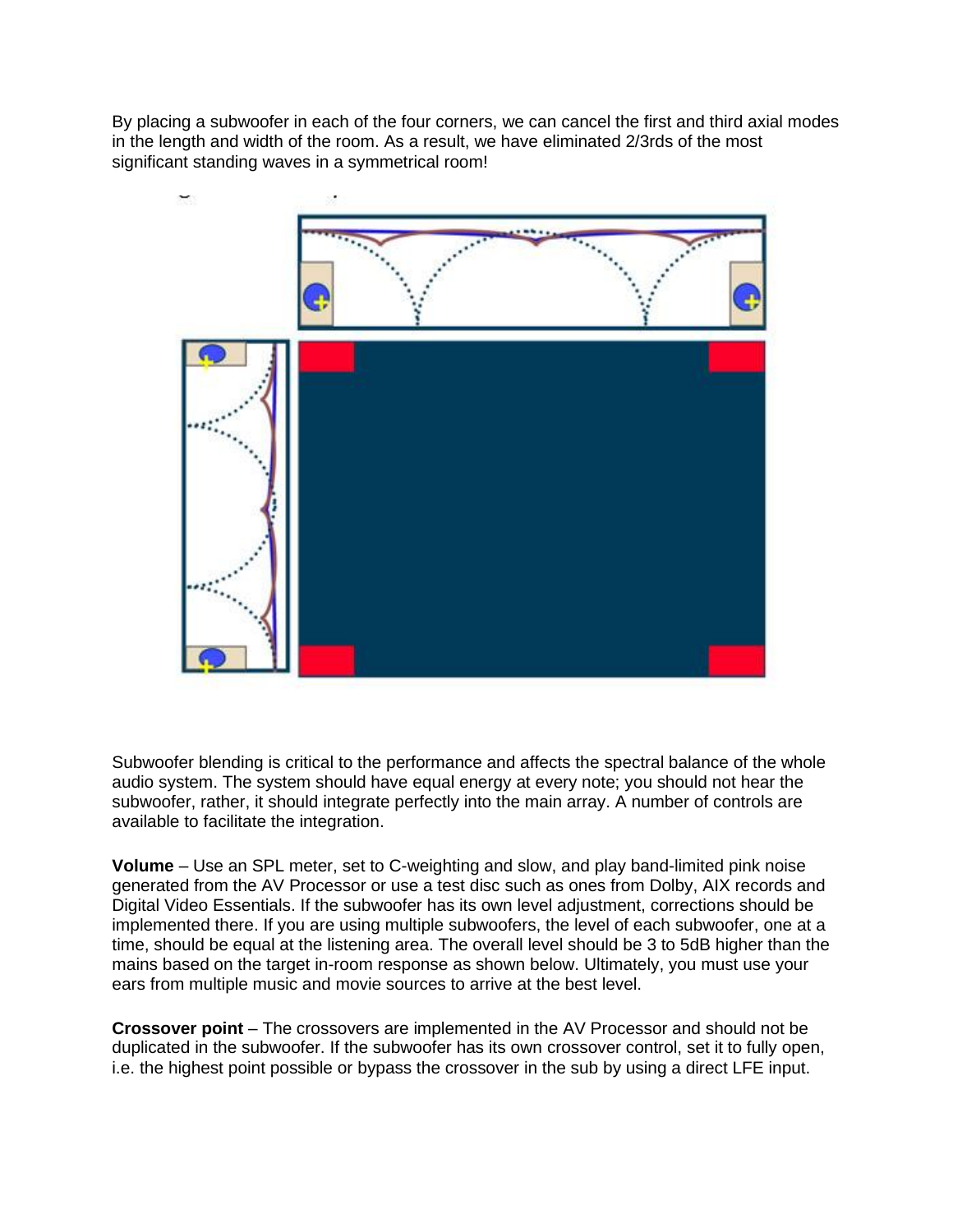

**Polarity** – Some subwoofers include a "Phase" control. It can be set to its nominal (0) position, but better results may be obtained by setting the Phase control in the position that results in the greatest output at the crossover frequency. That can be seen by using a high-resolution RTA, or an app such as "Audio Tools," while playing band-limited pink noise.

But can we do better? YES! We developed Sound Field Management (SFM), a patented method to reduce seat-to-seat variation by active adjustment of multiple subwoofers. SFM measures the in-room results of the installed subwoofers and adjusts gain, delay and one band of parametric EQ of each subwoofer so that mode canceling is optimized. Seat-to-seat variation is reduced. Output is maximized. Global EQ can then be applied.

SFM provides the ultimate in bass response over multiple rows and multiple seats so that everyone gets "the good seat."

Advanced certified JBL Synthesis Elite calibrators are able to implement Sound Field Management when using our SDP75 Processor, SDEC or SDA4600 amplifiers with any of our AV Processors or AV Receivers. More information about SFM and our latest developments with SFM2 will covered in a later article.

Great bass is significant and may be the most important tuning adjustment to make in any multichannel audio system. Take extra time, even in modest systems, to get this right and your efforts will provide a huge impact in the overall enjoyment of any audio system.

*Author's note: Chris Robinson contributed to this article.*

Additional recommended references:

"Low-Frequency Optimization Using Multiple Subwoofers" by Todd Welti and Allan Devantier, *Journal of the Audio Engineering Society*, Vol. 54, No. 5, 2006 May

*Sound Reproduction: The Acoustics and Psychoacoustics of Loudspeakers and Rooms, Third Edition" (Audio Engineering Society Presents)* by Floyd E. Toole

CEDIA Bulletin CEA/CEDIA-CEB23 – Home Theater Recommended Practice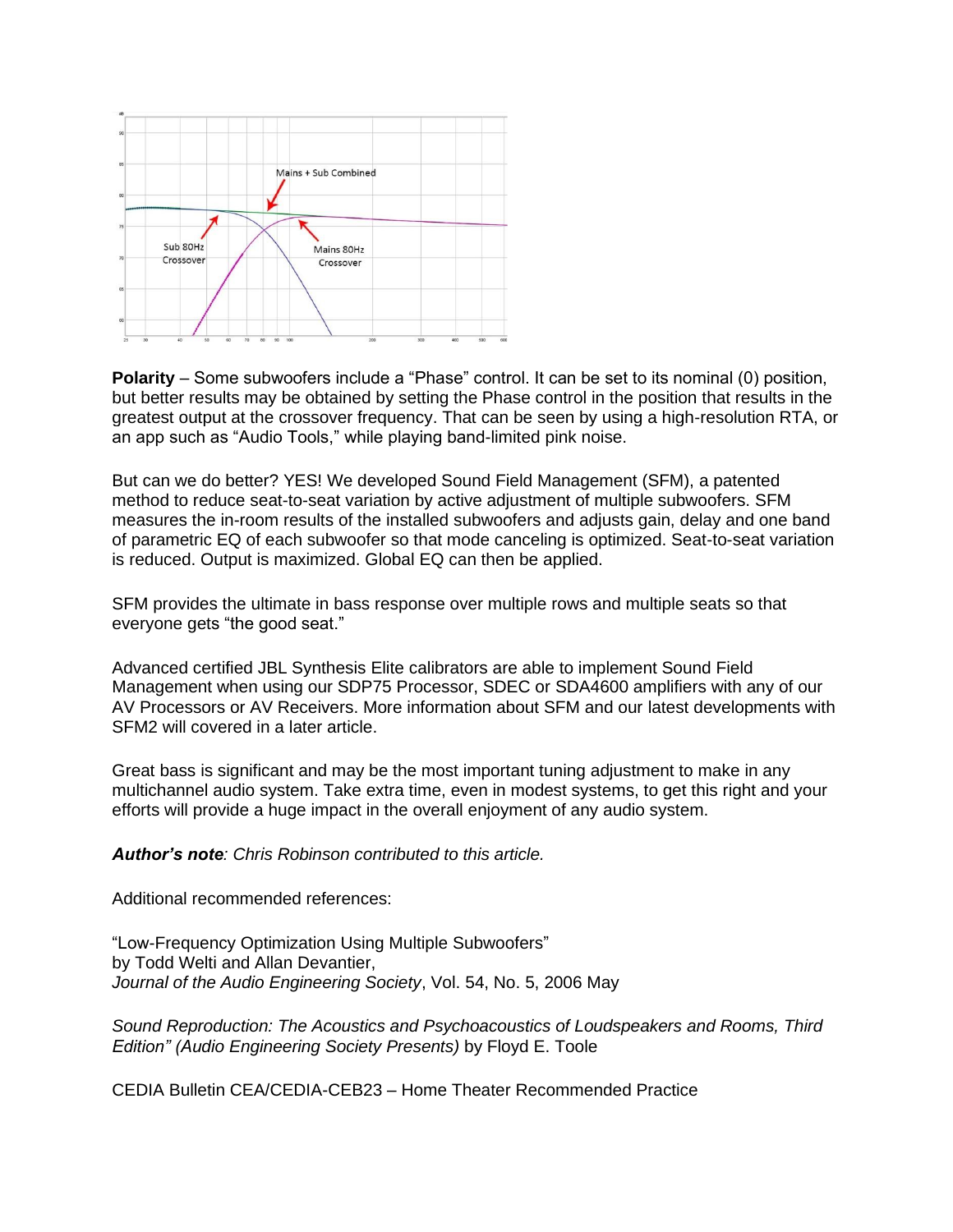# **Solutions Center**

### Preparing for the Spectacular

**By Stefan Happe – Customer Service Manager**

The Robert Schuller once said, "Spectacular achievement is always preceded by unspectacular preparation."

The luxury consumer, perhaps more than any other consumer segment, demands the spectacular; this is true of both the performance of their products and the expertise of the dealers from whom they purchase them.



Today's technology is evolving and advancing more rapidly than at any time in history. This means more new products with more features and farther advanced tech are hitting the market at a faster rate than ever before. Being consistently on the forefront of advanced acoustic science and technology, this holds true for Harman Luxury Audio's family of brands as well.

This means that we in Customer Service have more products than ever to become experts at, and learn every function, feature, nook and cranny of. How do we confront and embrace the challenge of becoming experts in every highly anticipated product before hits the showrooms of our valued dealer partners? What do we do to learn everything about the product before it is released into the wild?

The answer is the "unspectacular" and unglamorous behind-the-scenes nitty gritty work of preparation. At Harman Luxury Audio Customer Service, preparation is an obsession.

We subscribe to the philosophy that Customer Service is more than just repairing something. It is the process that cares for a product from the birth of the idea to its last day on Earth. The people involved in the development of a product share this philosophy with us. The Customer Service department is getting full inclusion from Day One – and not just an emergency call once brand reputation has been irreparably damaged. We fully understand that the better we care for the customer and his product, the higher his loyalty to us will be.

Long before there is ever a tangible product, Customer Service and Research & Development work closely together. Trust built over time, working on challenges and solutions has evolved into true team spirit. Part of this close connection between R&D and Customer Service is the reason why our Harman Luxury Audio Customer Service team is based in the three main R&D locations. The information flow within the teams is facilitated by inclusive meetings, collaboration on shared documents (Google Docs), videos and social media.

This collaboration of ideas eventually takes form, more concrete ideas are passed back and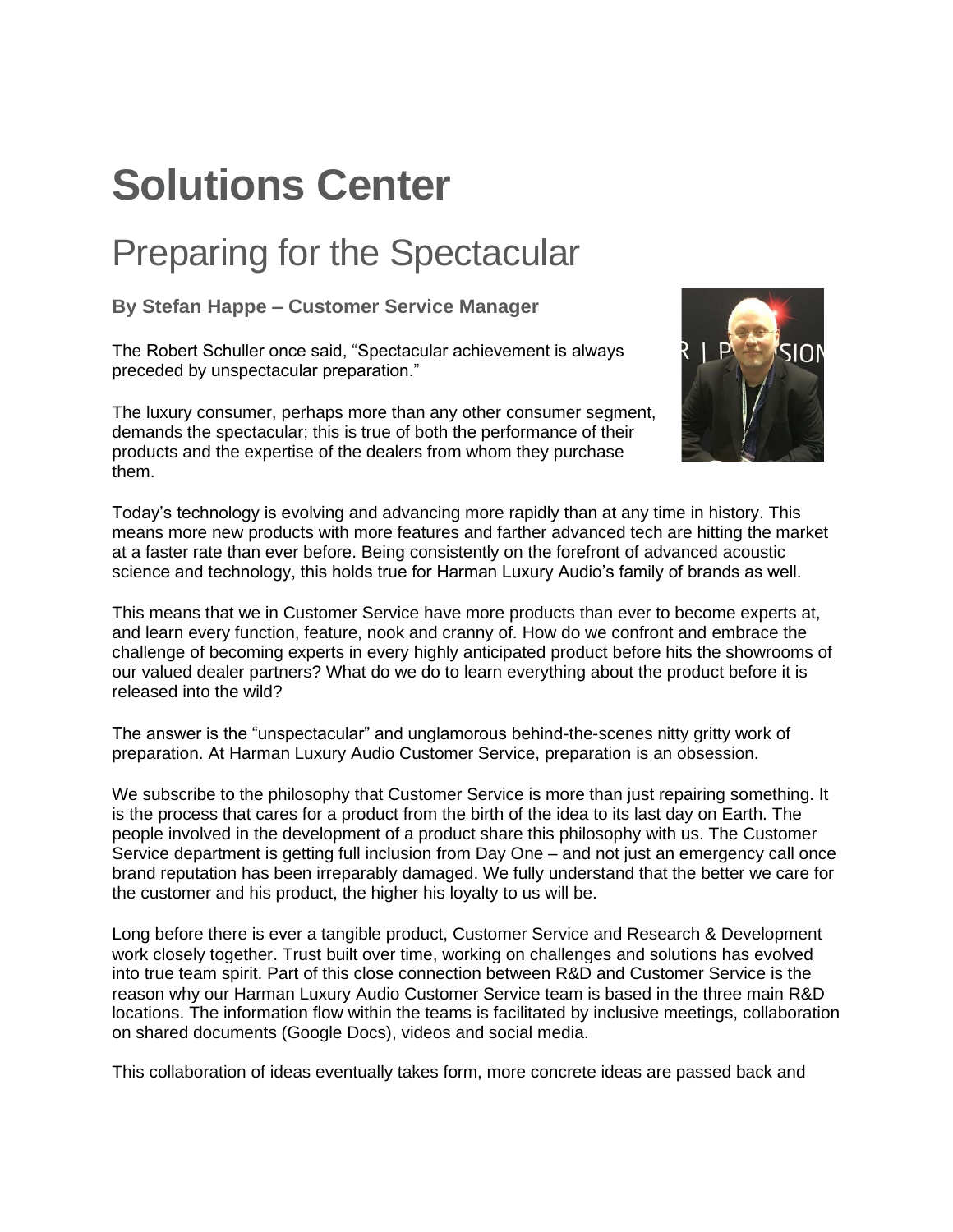forth, and ultimately the NPI (New Product Introduction) process starts, and with it, the training of the Customer Service department begins. This includes:

- Regular process updates, gate statuses and launch plans
- Preliminary Operators Manuals to study
- Hands on physical training from the NPI team
- Sample allocation for the Customer Service team to use as a learning tool
- Consistent interaction with the development engineers. (CS acts here as the Voice of the Field and provides a 'reality check' for features and solutions)
- Sales training to understand the point of sale and unique selling propositions for a product better
- Understanding how a product is marketed will help us prepare for the questions coming in from the customers.

As soon as production is reaching the planning stage, Customer Service will:

- Request the Bill of Material (BOM) and the "exploded views" of the products to determine spare parts. This way we can make sure to include all necessary components and assemblies, without wasting time, money and inventory space on parts and components we don't need
- Work with our sales teams on forecast numbers to make sure we order just the right amount of spares
- Collaborate with the Harman Materials Team to get all parts setup in the operating system
- Place the first purchase order

At this point, we are ready to be the expert VIP service resource for our dealers and distributors, our custom installers and end-user clients.

But this is not the point where we are done learning and preparing. New features and software releases will be tested and inspected by us. New formats the market brings up will demand long and intensive hours of testing and 'playing around.'

And then there is always the next generation of industry-leading products already taking form in the minds of the R&D department…

Lastly, none of this preparation and expertise means anything without accessibility to you. When you email [CSupport@Harman.com,](mailto:CSupport@Harman.com) you will get a prompt and courteous response every time. And if you're ever feeling like your expectations were not met, you can email me directly at [Stefan.Happe@Harman.com.](Stefan.Happe@Harman.com)